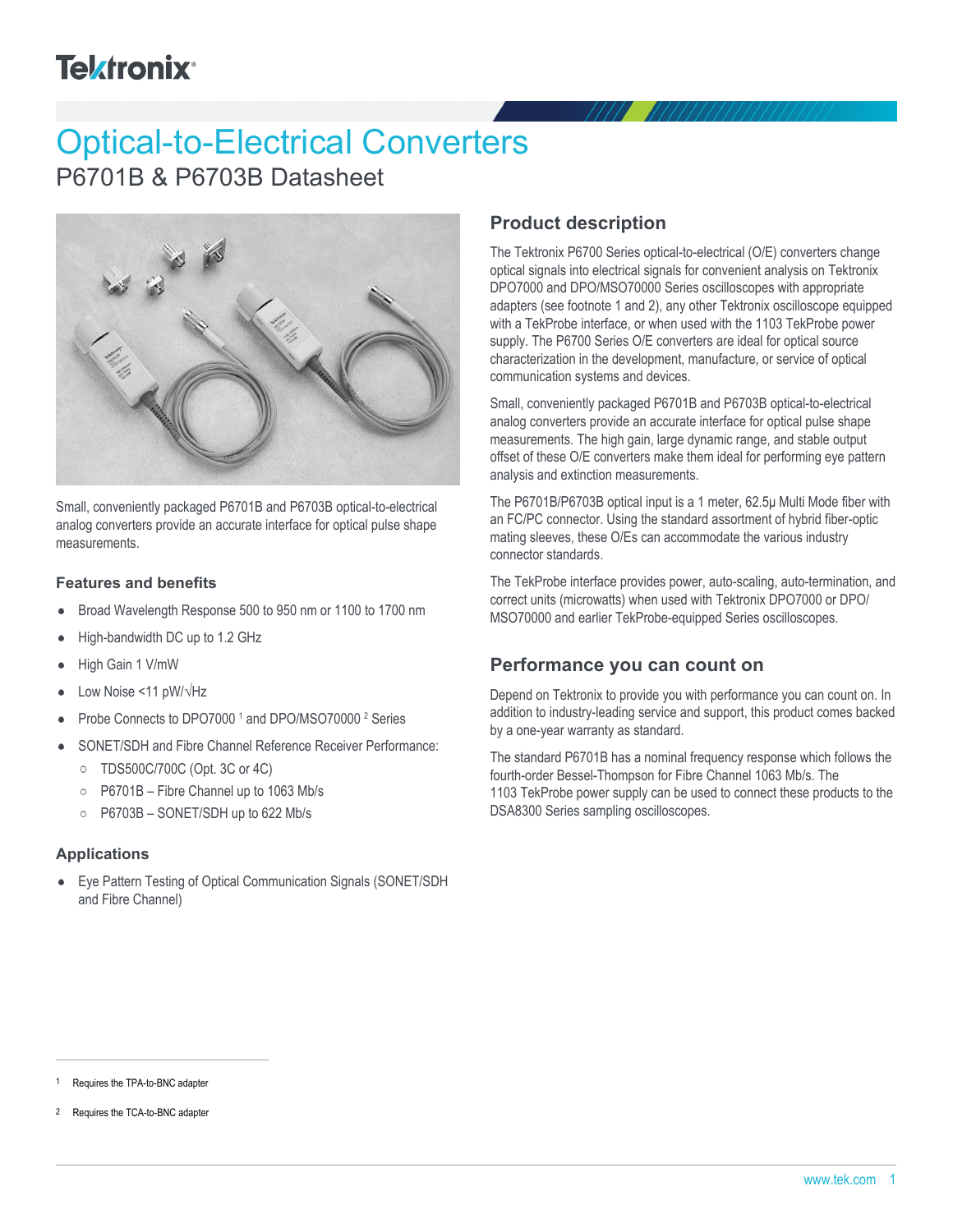



P6703B: Typical Wavelength-dependent Gain (at 25 °C)

OC-3/STM-1 SONET/SDH Transmitter Eye Pattern Test



P6701B: Typical Wavelength-dependent Gain (at 25 °C)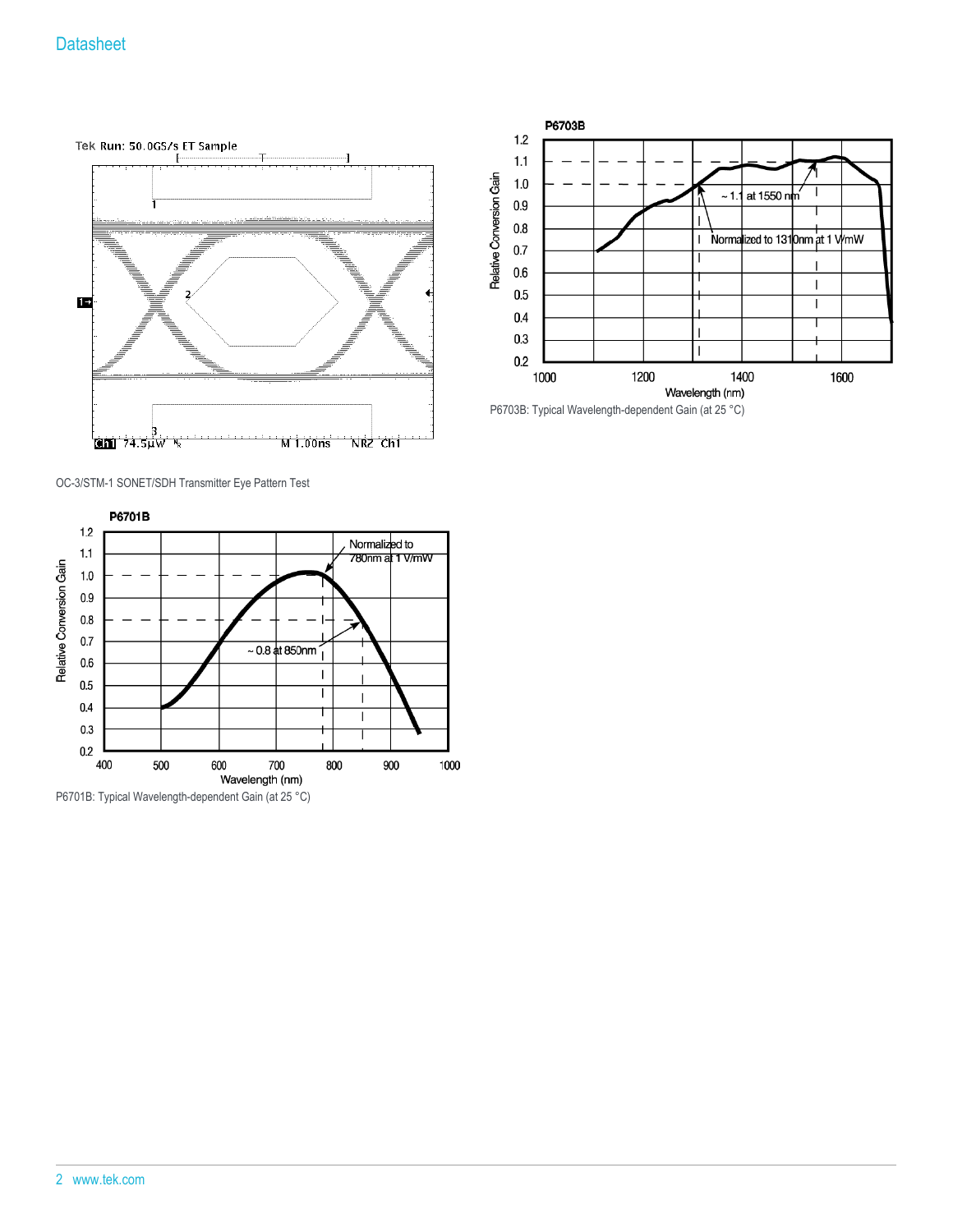### **Specifications**

All specifications are guaranteed unless noted otherwise. All specifications apply to all models unless noted otherwise.

### **Probe overview**

| Characteristic                                                        | P6701B                                                   | P6703B                       |
|-----------------------------------------------------------------------|----------------------------------------------------------|------------------------------|
| Wavelength response                                                   | 500 to 950 nm                                            | 1100 to 1650 nm              |
| Bandwidth <sup>3</sup> (Typical)                                      | DC to 1.0 GHz                                            | DC to 1.2 GHz                |
| Rise time (Typical)                                                   | $\leq 500$ ps                                            | $\leq$ 395 ps                |
| Conversion gain                                                       | $1$ V/mW                                                 | 1 V/mW                       |
| Maximum input optical power                                           | 1 mW (0 dBm) 4                                           | 1 mW (0 dBm) <sup>4</sup>    |
|                                                                       | 10 mW (10 dBm) <sup>5</sup>                              | 10 mW (10 dBm) <sup>5</sup>  |
|                                                                       | 20 mW (13 dBm) <sup>6</sup>                              | 20 mW (13 dBm) <sup>6</sup>  |
| Maximum output modulation depth for reference<br>receiver performance | $\leq 200$ mV <sub>p-p</sub>                             | $\leq 200$ mV <sub>p-p</sub> |
| Noise equivalent power                                                | $\leq$ 0.87 Noise Equivalent Power µW (RMS) <sup>7</sup> | $≤ 0.59 \mu W (RMS)^7$       |
|                                                                       | $\leq$ 28 pW per $\sqrt{Hz}$                             | ≤19 pW per $\sqrt{Hz}$       |
| Maximum input fiber core diameter                                     | $62.5 \,\mathrm{\upmu m}$                                | $62.5 \mu m$                 |

### Ordering information

### **Models**

| P6701B               | Optical-to-electrical Converter with FC/PC Connector                                             |
|----------------------|--------------------------------------------------------------------------------------------------|
| <b>P6703B</b>        | Optical-to-electrical Converter with FC/PC Connector                                             |
| Both probes include: | Hard case, Instruction manual (English), Certificate of Traceable Calibration, One-year warranty |

3 Optical bandwidth (-6 dB electrical)

- 4 Maximum average operating power
- 5 Maximum average nondestruct
- 6 Maximum peak nondestruct
- 7 1 GHz low-pass filter in series with the output